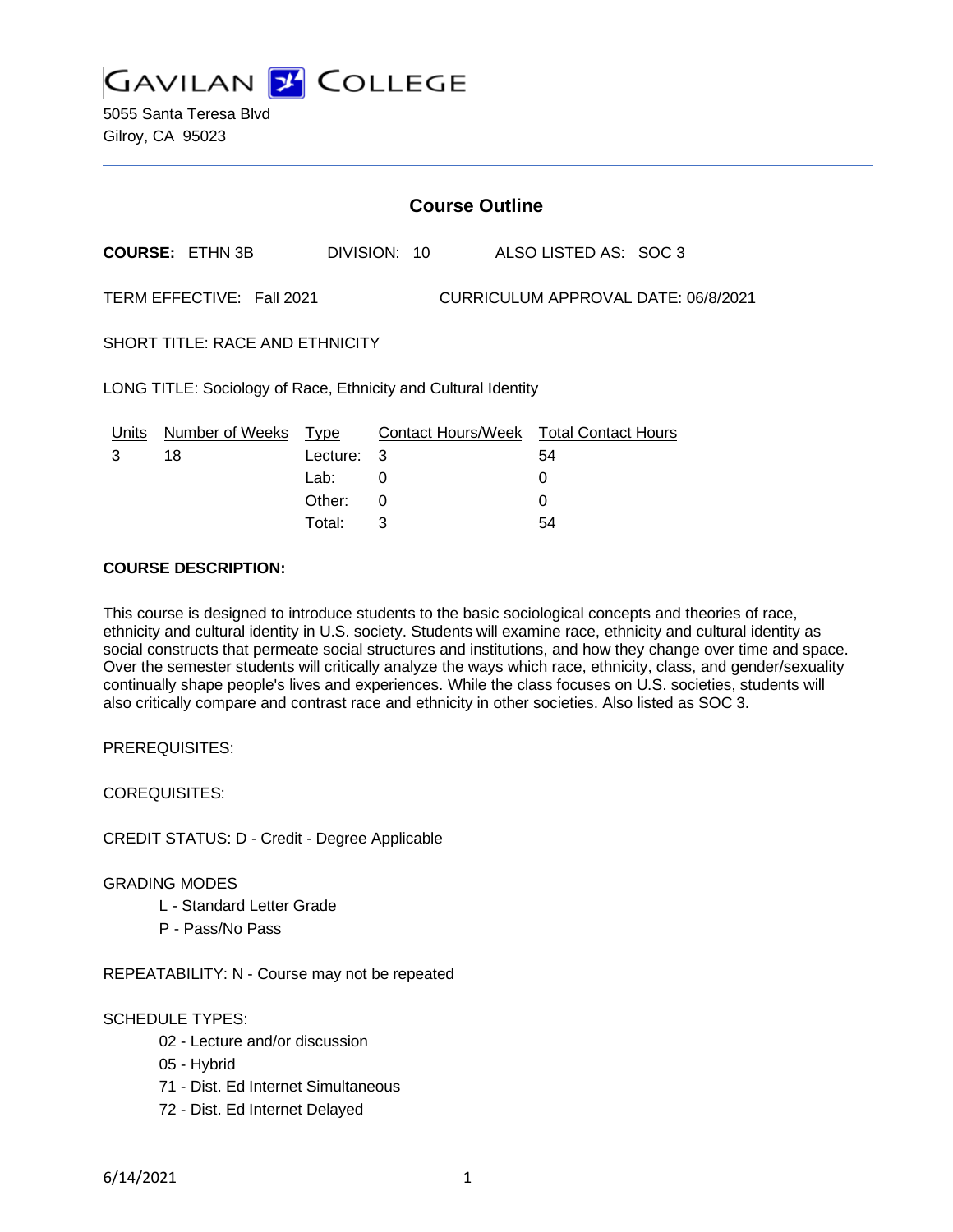## **STUDENT LEARNING OUTCOMES:**

By the end of this course, a student should:

1. Explain and evaluate various sociological theories on race and ethnicity.

2. Describe contemporary and past forms of racism, prejudice, and discrimination as well as sociological explanations for their causes and effects.

3. Describe and assess the history of relations among dominant and minority racial and immigrant groups in the United States.

4. Describe and evaluate the reasons for the prevailing social, economic, and political positions of the different racial and ethnic groups.

# **CONTENT, STUDENT PERFORMANCE OBJECTIVES, OUT-OF-CLASS ASSIGNMENTS**

Curriculum Approval Date: 06/8/2021

#### **COURSE LEARNING OBJECTIVES**

By the end of this course, students will be able to:

1. Analyze and articulate concepts including, but not limited to, race and racism, racialization, ethnicity, equity, eurocentrism, white supremacy, self-determination, decolonization, imperialism, settler colonialism, and anti-racism as analyzed in Ethnic Studies traditions.

2. Critically analyze the intersection of race and racism as they relate to class, gender, sexuality, national origin, immigration status, and/or tribal citizenship in African American, Asian American, Latinx American communities, and/or Native American communities.

3. Explain and assess how struggle, resistance, racial and social justice, solidarity, and liberation, has been experienced, enacted, and studied by Native Americans, African Americans, Asian Americans and/or Latinx Americans and how they are relevant to current and structural issues, such as: housing policy, language policy, multiculturalism, and immigration reform.

4. Describe and actively engage with anti-racist and anti-colonial issues and the practices and movements in Native American, African American, Asian American and/or Latinx communities to build a just and equitable society.

5. Apply theory and knowledge produced by Native American, African American, Asian American, and/or Latina and Latino American communities to describe the social struggles and movements of those groups with an emphasis on activism and empowerment.

## **COURSE CONTENT**

Introduction to Race, Ethnicity, and Cultural Identity (4 hours)

Introduction to Race, Ethnicity, and Cultural Identity (4 hours)

• Define race, ethnicity, nationality, "subordinate Groups", Racial domination, eurocentrism, and white supremacy.

- Historical perceptions of race including scientific racism.
- Critically evaluate the biological conceptions of race
- Examine the social construction of race and race as a social reality.

The Invention of Race (4 hours)

• Critically evaluate colonialism and its impact on contemporary race/ethnic relations

• Examine the creation of minority group status for African Americans, Mexican Americans, Asian Americans, and Native Americans

• Examine the role of Colonization, Settler Colonialism, The Spanish and English Conquests, the Atlantic slave trade, Chattel Slavery, Emancipation, Jim Crow Era, Manifest Destiny, and Imperialism.

• Evaluate gendered differences in the development of ideologies of race.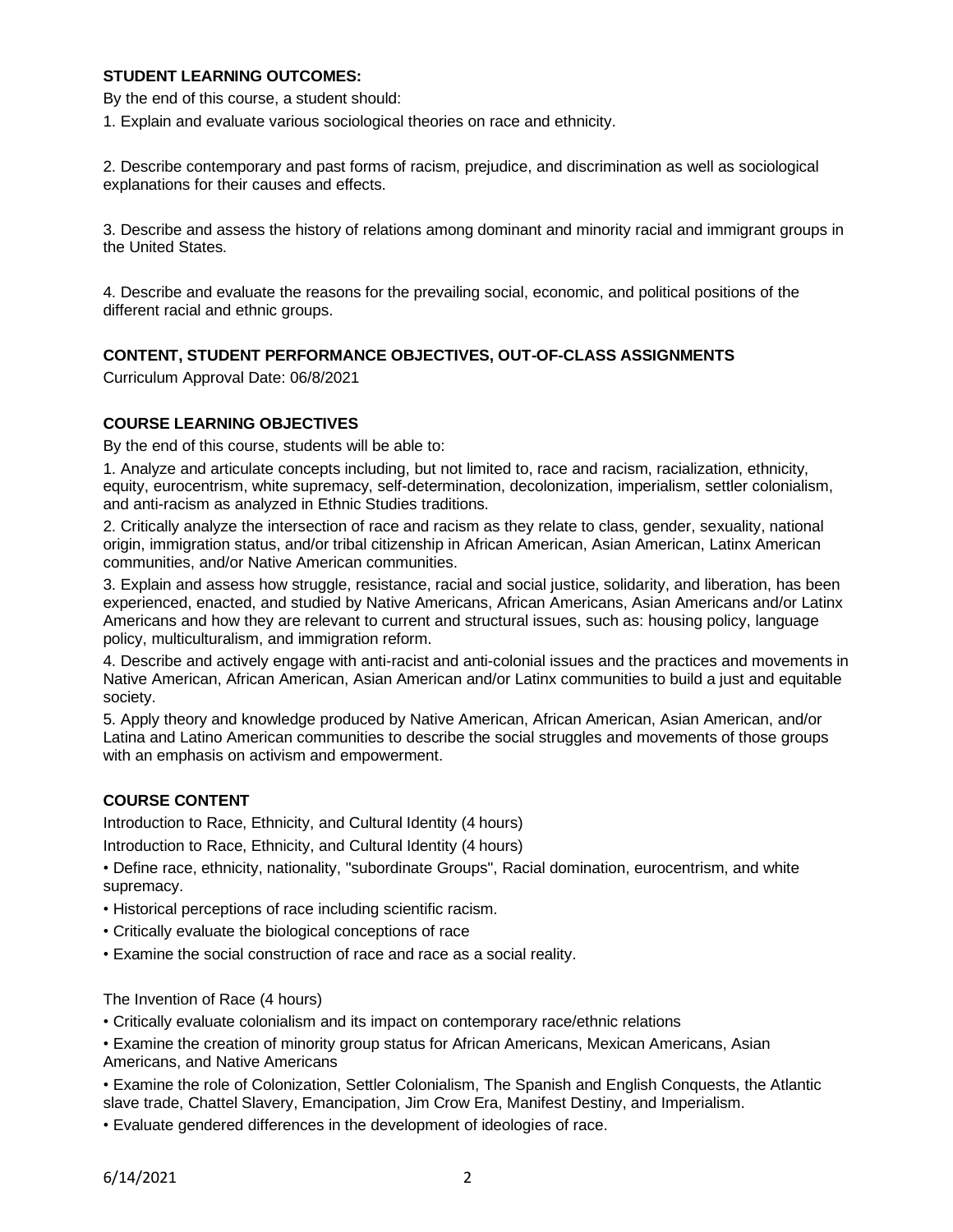Prejudice, Discrimination, and Racism (6 hours)

- Distinguish between prejudice, discrimination, institutional discrimination, and racism.
- Examine systems of privilege, white privilege, intersectionality, and the matrix of domination.
- Examine major sociological theories of prejudice, racism, and discrimination.
- Examine forms of individual and systemic racism.

• Critically examine color-blind ideology and its social and political functions, including Bonilla-Silva's Racialized Systems Approach

- Critically examine modern and historical forms of discrimination
- Critique concept of a post racial society

• Examine what it means to be anti-racist from the perspective of African American, Asian America, Latinx American, and/Native American groups.

#### How Space Gets Racialized (3 hours)

• Institutional discrimination and housing (red lining policies, subprime mortgage loans, eviction policy, racial housing covenants, sundown towns, racial violence against ethnic enclaves)

- Racialization of neighborhoods.
- Migration and Urbanization and the rise of urban ghettos

• Urban renewal and gentrification, rural and suburban racialization, Environmental racism.

• History of segregation, modern mechanisms and causes of segregation, social consequences, and solutions to combat segregation.

• How have these systems and processes affected racial/ethnic groups such as African Americans, Asian Americans, Latinx Americans, and/or Native Americans.

Immigration and the United States (4 hours)

• Examine historical waves of immigration and key immigrations policy.

• Examine shifts in immigration policy and how they targeted and restricted specific racial/ethnic groups (e.g. Chinese and Japanese exclusion, Japanese Internment in WWII, etc.)

• Examine today's foreign-born population.

- Critically evaluate why restrictionist sentiment has increased.
- Evaluate theories of assimilation, segmented assimilation, and acculturation frameworks.

• Examine contemporary immigration concerns--terrorism, the brain drain, population growth, and illegal/undocumented immigration.

Economics, Social Class, and Occupations (4 hours)

• Discuss historic economic policy and the role of race and racism in implementation.

• New Deal, GI Bill, Affirmative Action, Welfare Reform (TANF)

• How industrialization, decline of manufacturing, and other economic shifts differentially impacted various racial/ethnic groups such as African Americans, Asian Americans, Latinx Americans, and/or Native Americans.

• Describe and critically analyze the role that social class plays in communities' ability to challenge institutional barriers.

• Examine extent and causes of income and wealth disparities among African Americans, Asian Americans, European Americans, Latinx Americans, and/or Native Americans Examine the extent of poverty, explanations for why poverty exists, poverty programs, and how race and ethnicity is connected.

• Compare and contrast the various treaties and contracts signed by Native American tribes, critically examine reservation life and federal reservation policies, and analyze economic conditions of Native American tribes today.

• Examine Labor market dynamics, including unemployment, underemployment, and labor force participation.

• Theories connecting shifts in the labor market with historic and current racialized responses.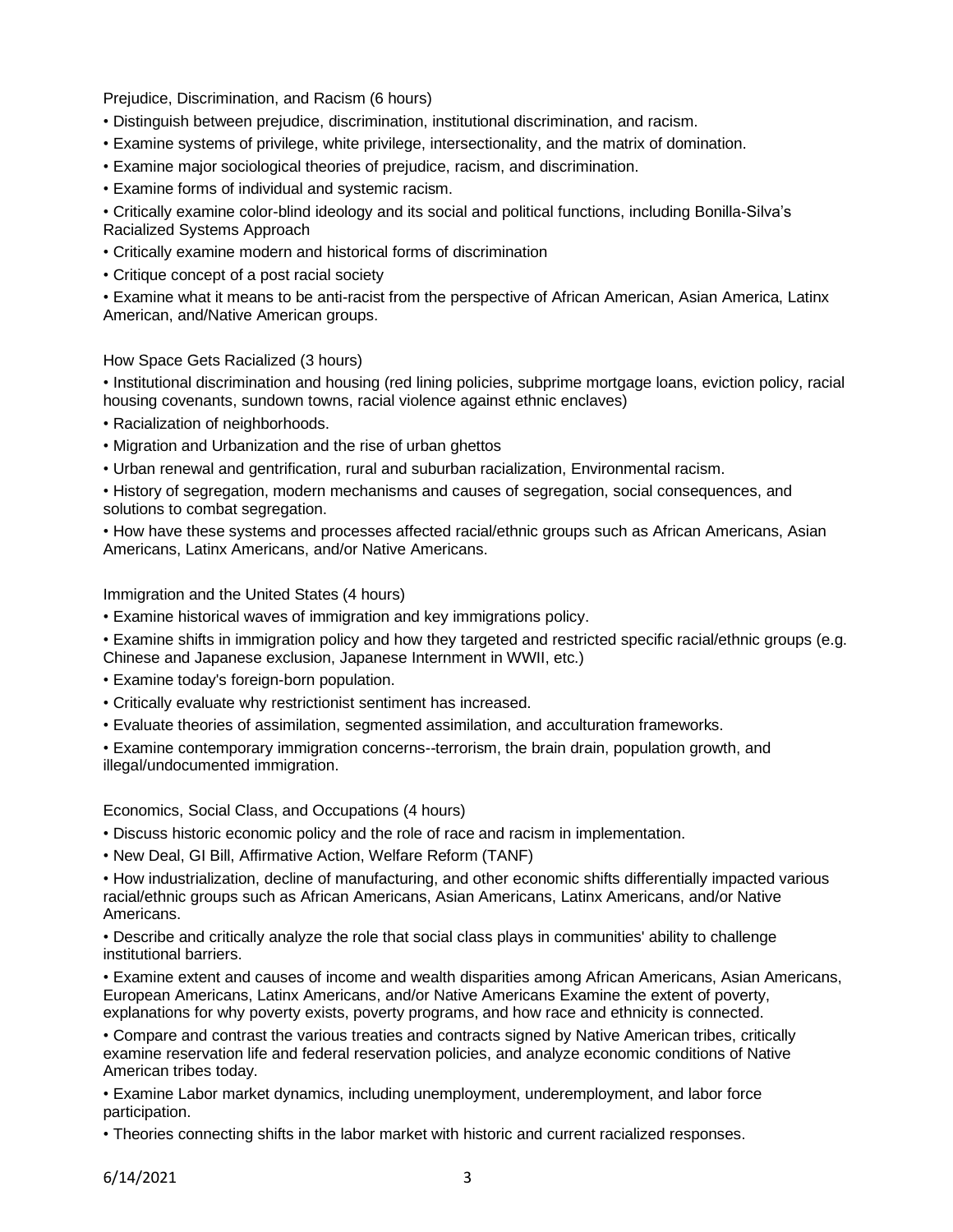• Examine racial discrimination in the labor market and how it may differ or is experienced by African Americans, Asian Americans, European Americans, Latinx Americans, and/or Native Americans.

Gender and Sexuality (4 hours)

- Critically evaluate the effects of gender roles
- Explain and critically evaluate the feminist movement.

• Critically appraise intersections of race and gender in terms of gender roles and expectations, as well as social and economic issues and outcomes in contemporary America and how these may operate or be experienced differently by African Americans, Asian Americans, European Americans, Latinx Americans, and/or Native Americans.

- Assess various ways that gender/sexuality orientations intersect with race and class barriers.
- Describe contributions that gay, lesbian and transgender groups have made in challenging stereotypes.

#### Family Life (3 hours)

• Examine shifts in family formation from Colonial America, Slavery, Reconstruction, to modern era.

• Examine family dynamics among various racial ethnic groups in America, including African Americans, Asian Americans, European Americans, Latinx Americans, and/or Native Americans.

• Discuss history and trends in interracial marriage, marriage rates, divorce, non-marital birth, single parenthood, etc. and connect to racial policy.

• Self and racial Identity Formation

#### Crime & Punishment (4 hours)

• Examine history and rise of the American prison system (Pennsylvania system, Auburn Prison, Lynch mobs, prison labor, convict leasing)

• Examine Hate crimes, racialized violence and the development and impact of racialized mass incarceration.

• Analyze racial disparities in the justice system (law and order justice, sentencing disparities, biased policing practices, militarization of police, prosecutorial discretion, jury selection, plea bargaining and bail, criminalization of racial minority youth, gang injunctions, racialized views of terrorism)

#### Education (3 hours)

• Examine racialized access to education.

• Examine Separate but Equal schooling (From Plessy v. Fergusson to Brown v. Board), bussing, residential segregation, school funding policy and how these policies affected African American populations in particular.

• Analyze history and legacy of Indian Boarding Schools and child removal policies and how these policies affected Native American populations.

• Examine curriculum development, normalizations and centering of Whiteness in American education, controversy over ethnic studies programs and multicultural education.

• Examine education outcomes for various racial ethnic groups (African Americans, Asian Americans, European Americans, Latinx Americans, and Native Americans) and examine effects on subsequent economic outcomes, risk of poor health, and risk of incarceration (school to prison pipeline).

• Examine and critique model minority myth, stereotype threat, and oppositional cultural arguments and how this particularly affects Asian Americans.

• Examine impact of affirmative action and Title IX on education access and outcomes.

• Examine benefits of multicultural learning environments and social justice approaches to education (i.e., Chicano Movement)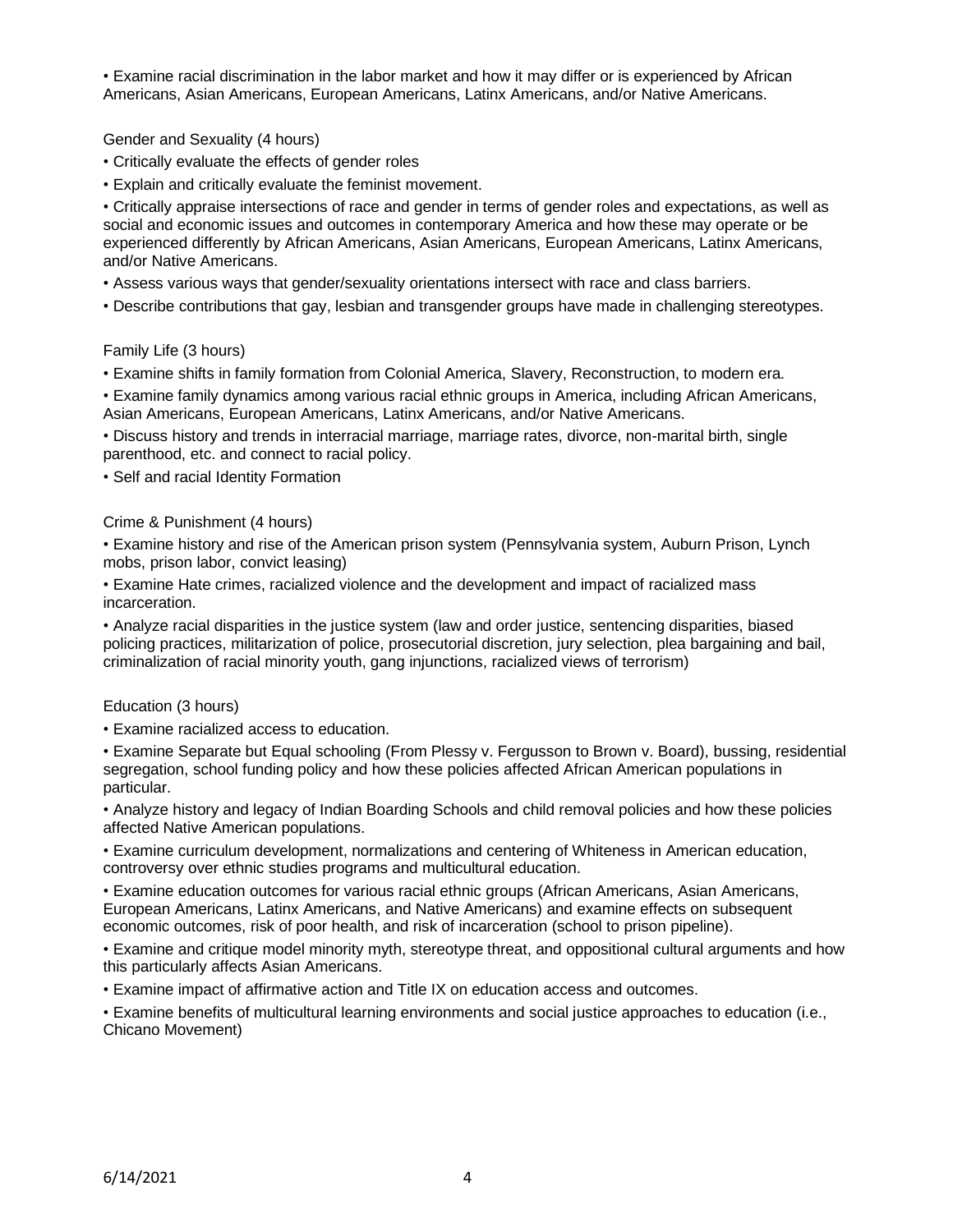Media and Aesthetics (3 hours)

- Examine racial representations in art, music, television, film, advertising, and other forms of media.
- Examine racial stereotypes and racist representations of various racial / ethnic groups (e.g., minstrelsy, human zoos, Black/Yellow/Red Face, use of racial groups as mascots)
- Examine the White aesthetic and the White Gaze in American media
- Examine conceptions of high and low art forms and how they are racially coded.
- Examine cultural appropriation, racist appropriation, and antiracist appropriation.
- Apply critical race theory to American Media.

Health and Health Disparities (3 hours)

• Examine health outcomes and health disparities among racial ethnic groups (African Americans, Asian Americans, European Americans, Latinx Americans, and/or Native Americans) in the United States.

• Examine roots of these health disparities and the history of racist medical experiments and practices (i.e., Tuskegee Study).

• Examine access to health care and discrimination in medicine.

#### Politics & Associations (3 hours)

• Examine the Black Civil Rights Movement, the Chicano Movement, the Native American Rights Movement, and the Asian American Rights Movement

- Examine the Voting Rights Act and the legacy
- Examine voting patterns, voter suppression, and fight for equality in representation.
- Examine rise of White Power Movement and Racial Separatist Groups
- Examine Organized Hate groups, nationalist groups, and responses.

Toward a Racial Democracy (4 hours)

• Examine ideas of racial democracy.

• Examine individual, interactional, and institutional levels of change, as well as collective action, resistance, and movements for racial justice particularly those of African Americans, Asian Americans, Latinx Americans, and/or Native Americans.

• Explore ways to achieve racial justice, decolonization, liberation, and foster anti-racism and selfdetermination.

Final Exam (2 hours)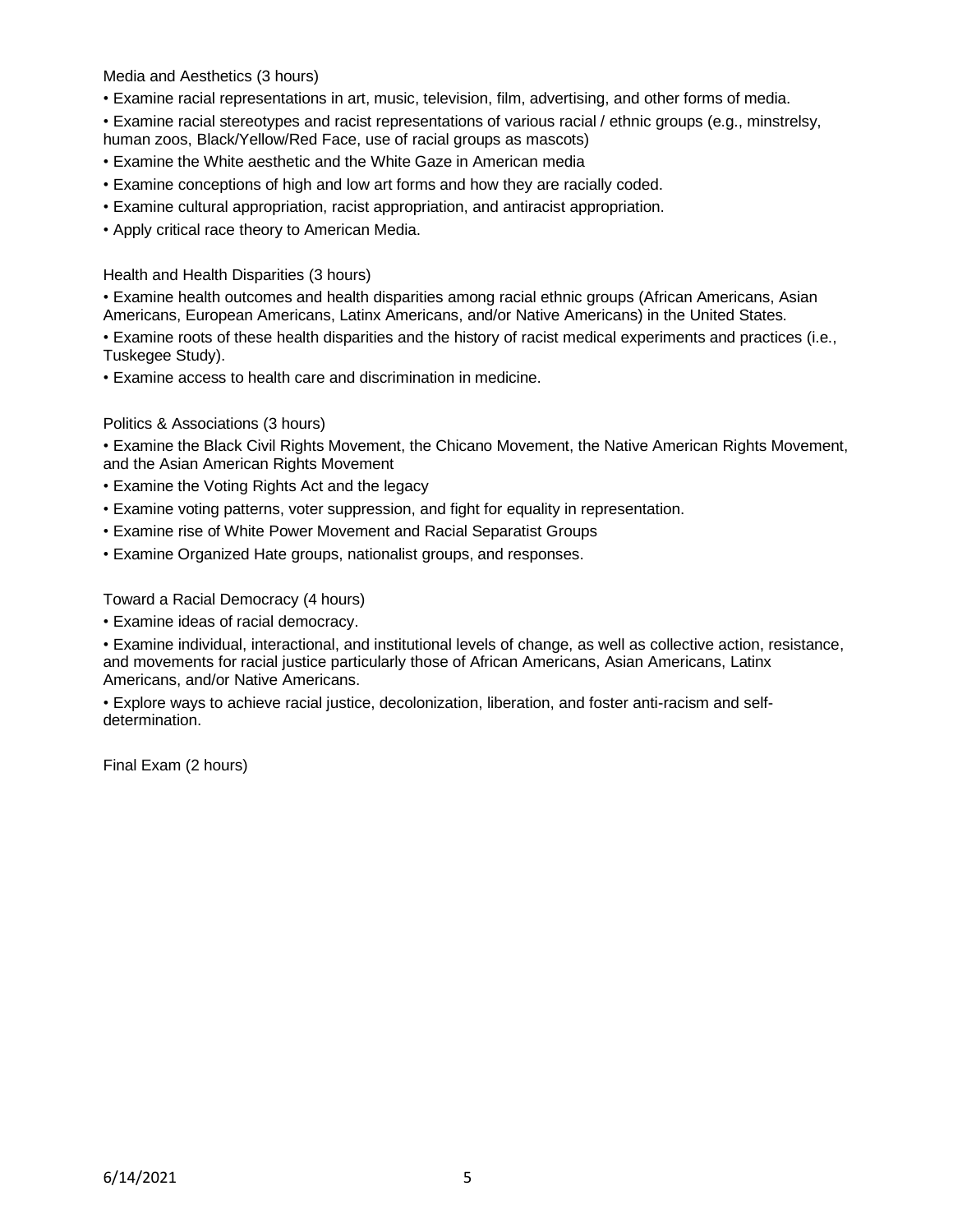# **METHODS OF INSTRUCTION:**

The course may include the following: lecture, discussion, small group work on conceptual problems, field work, guest speakers, and film and video presentations.

### **OUT OF CLASS ASSIGNMENTS:**

Required Outside Hours: 50 Assignment Description: Assigned Readings Required Outside Hours: 58 Assignment Description: Written Assignments

## **METHODS OF EVALUATION:**

Writing assignments Percent of total grade: 50.00 % Written homework; Reading reports; Essay exams; Term papers Problem-solving assignments Percent of total grade: 20.00 % Group projects, assignments, etc. Objective examinations Percent of total grade: 30.00 % Multiple choice, short answer, and/or essay

# **REPRESENTATIVE TEXTBOOKS:**

Desmond, Matthew & Emirbayer, Mustafa. Race in America, 2nd Edition. New York: Norton,2019. Leading text in the field. Instructor may opt for other college level text. ISBN: 978-0393419504 Reading Level of Text, Grade: 12 Verified by: N Park Recommended Representative Textbooks Gallagher, Charles A.. Rethinking the Color Line: Readings in Race and Ethnicity, 6th Edition. New York: Sage,2018. Useful edited volume. ISBN: 9781506394138 Reading Level of Text, Grade: 12 Verified by: N Park